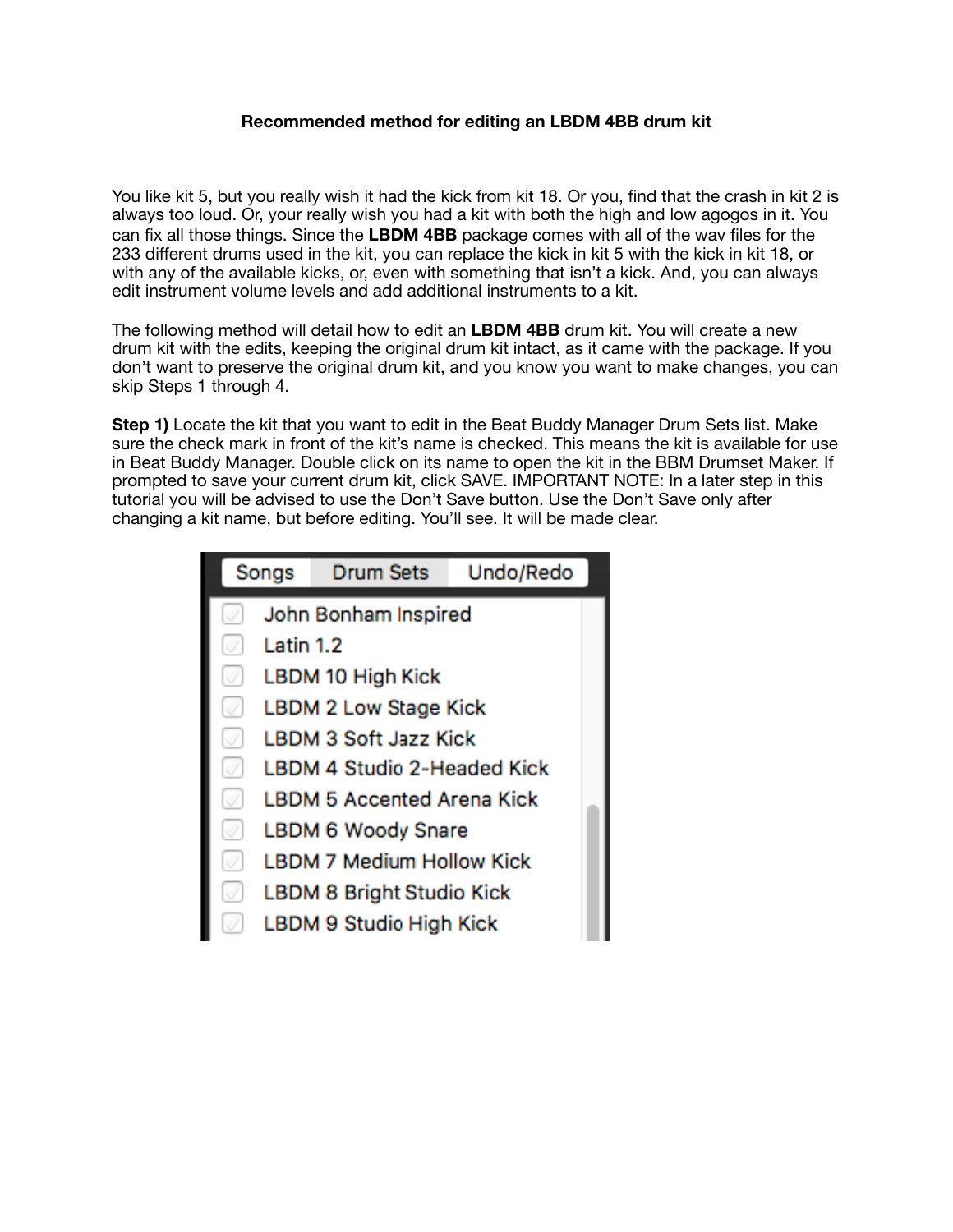**Step 2)** Now, we will change the name of the kit. We want to keep the original kit intact, but have it available for editing. In the Drumset Maker window, click on the kit name, as it appears immediately below "Drumset Maker":



A Drumset detail mini window will appear with the current drumset name in it. Type the name you want to give to the new kit. Here we have called it LBDM 11 Maraca. We did not have to keep the LBDM 11 portion of the name. We could have named it anything.



**Step 3)** Now, from the upper menu bar, select Drumsets>Save Drumset As and enter the new name, in this case LBDM 11 Maraca. A Save As window will appear. Select a location on your hard drive where you wish to keep your edited drumkits.

**Step 4) This is where the process might begin to sound a bit strange.** Import the kit you just exported. In BB Manager, go to File>Import>Drumset. Navigate to your newly named kit and select it. The kit will appear at the bottom of your Drum Sets list in BBM. Click on the box in front of the kit name to make it active. Then, double click the kit name to open it for editing. You will be asked if you want to keep the changes made to the current kit. **THIS IS WHERE YOU WANT TO CLICK DON'T SAVE. Otherwise, both your new kit and your old kit would have the same name, and Beat Buddy Manager will not process kit changes correctly.**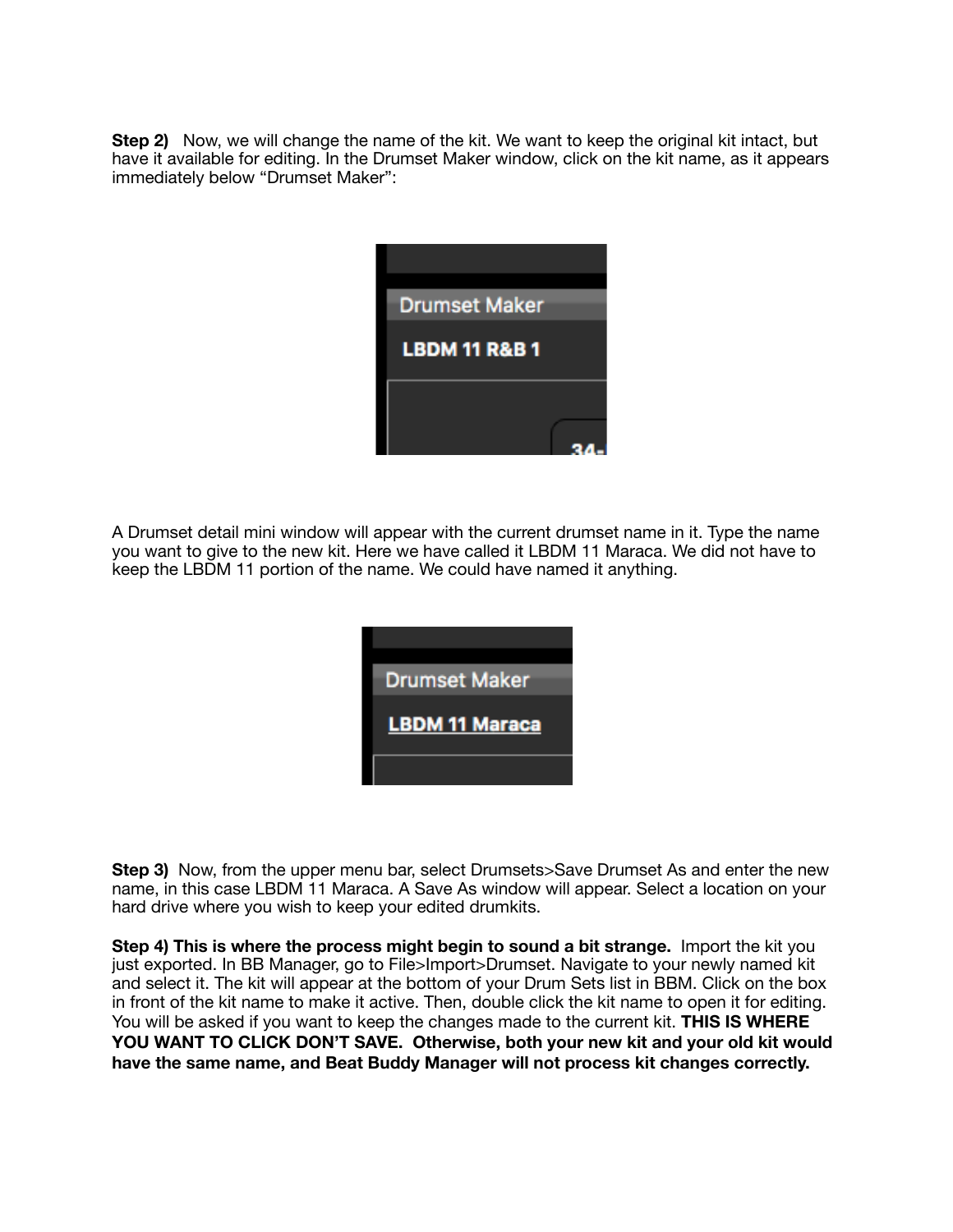## **Step 5) Changing an instrument's wav - Swapping one kick drum for another, for example:**

Now you can replace the wavs of the kit piece you want to to change. Each drum, except for #231 contains 12 wav files. There are 3 wav files at each set of velocity levels. The samples folders are organized to match these levels. Click on "Browse" for the first wav in the drum kit piece you want to change.



Navigate to the folder containing the wavs for the replacement drum. One at a time, replace the three 0-35 wavs with the three 25% wavs. Then, replace the three 36-65 with the 50% wavs, the three 66-96 with the 75% wavs, and, finally the three 97-127 with the 98% wavs.

At this point, it is recommended that you go to Drumset>Save Drumset, to save your work.

**Step 6)** You can replace wavs for more than one drum kit piece, if you choose to. When you are done, from the upper menu bar, choose Drumset>Save Drumset. It is also a good idea to save the completed drumset to your harddrive, writing over the kit that you edited. Choose Drumset>Save Drumset As. The kit name should be in place, as should the location you opened the kit from. When prompted whether to replace the existing file, select REPLACE.

Your edited Drumset now has the new instrument(s), and is ready for use.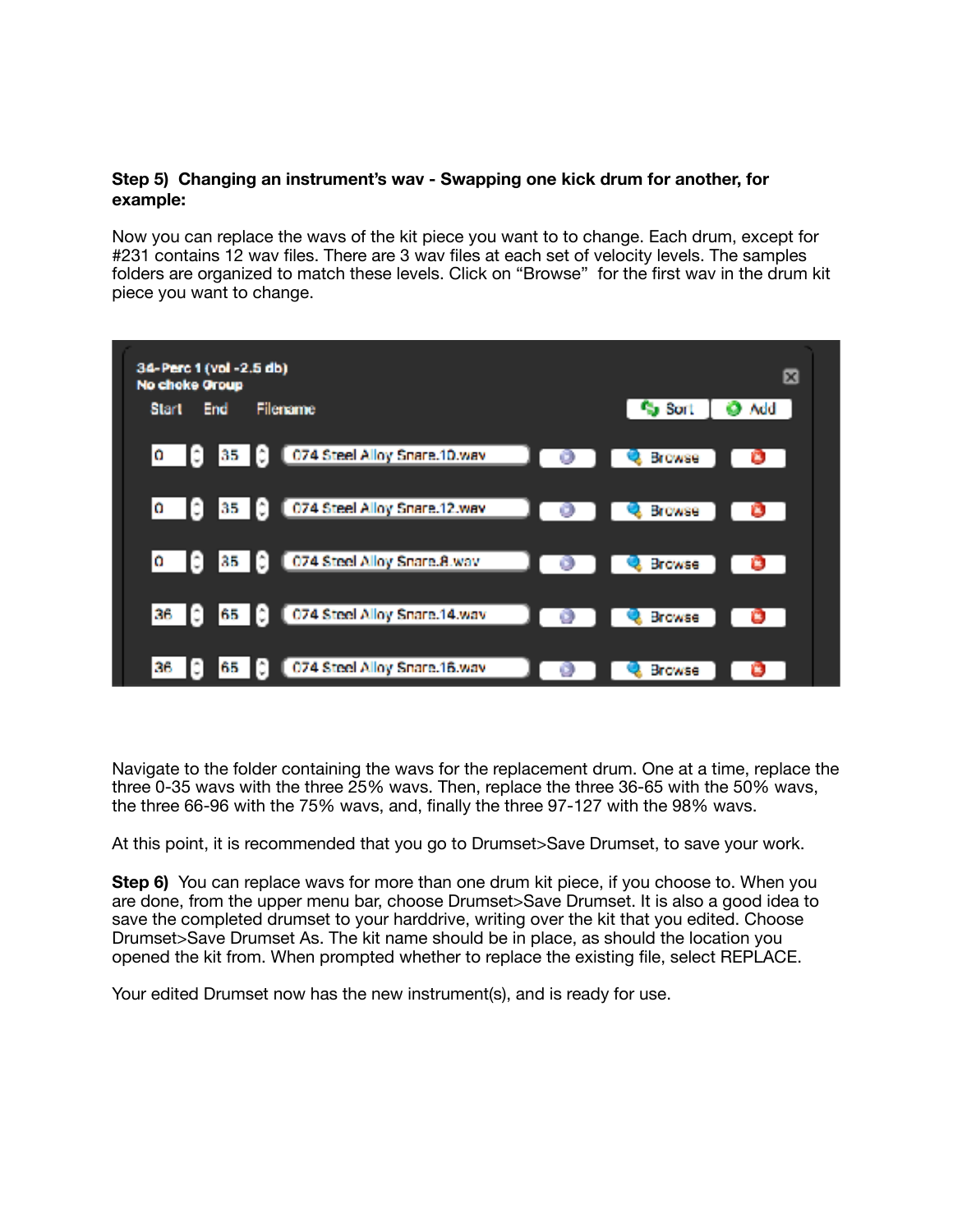## **Changing an instrument's volume level, midi ID, name, or Percussion/Non-Percussion setting.**

Follow steps 1 through 4 above, if you wish to retain the kit as it was constructed in the package.

Step 5) If you click on the instrument's header, it will bring up an Instrument Detail window:

Click here:

| 34-Perc 1 (vol -2.5 db)<br><b>No choke Group</b> |                    |
|--------------------------------------------------|--------------------|
|                                                  | Start End Filename |

To get this:

| 333                     | <b>Browse</b><br>Instrument details |
|-------------------------|-------------------------------------|
| <b>Instrument Name</b>  | Perc 1                              |
| Midi ID                 | 34                                  |
| <b>Choke Group</b>      | $\hat{\cdot}$<br>0                  |
| <b>Fill Choke Group</b> | ≎<br>٥<br>0<br>1/4th                |
| Volume (-2.5 dB)        |                                     |
| Polyphony (+inf)        |                                     |
| <b>Instrument Type</b>  | Percussion                          |
|                         | Cancel<br>ОΚ                        |
|                         | Browse                              |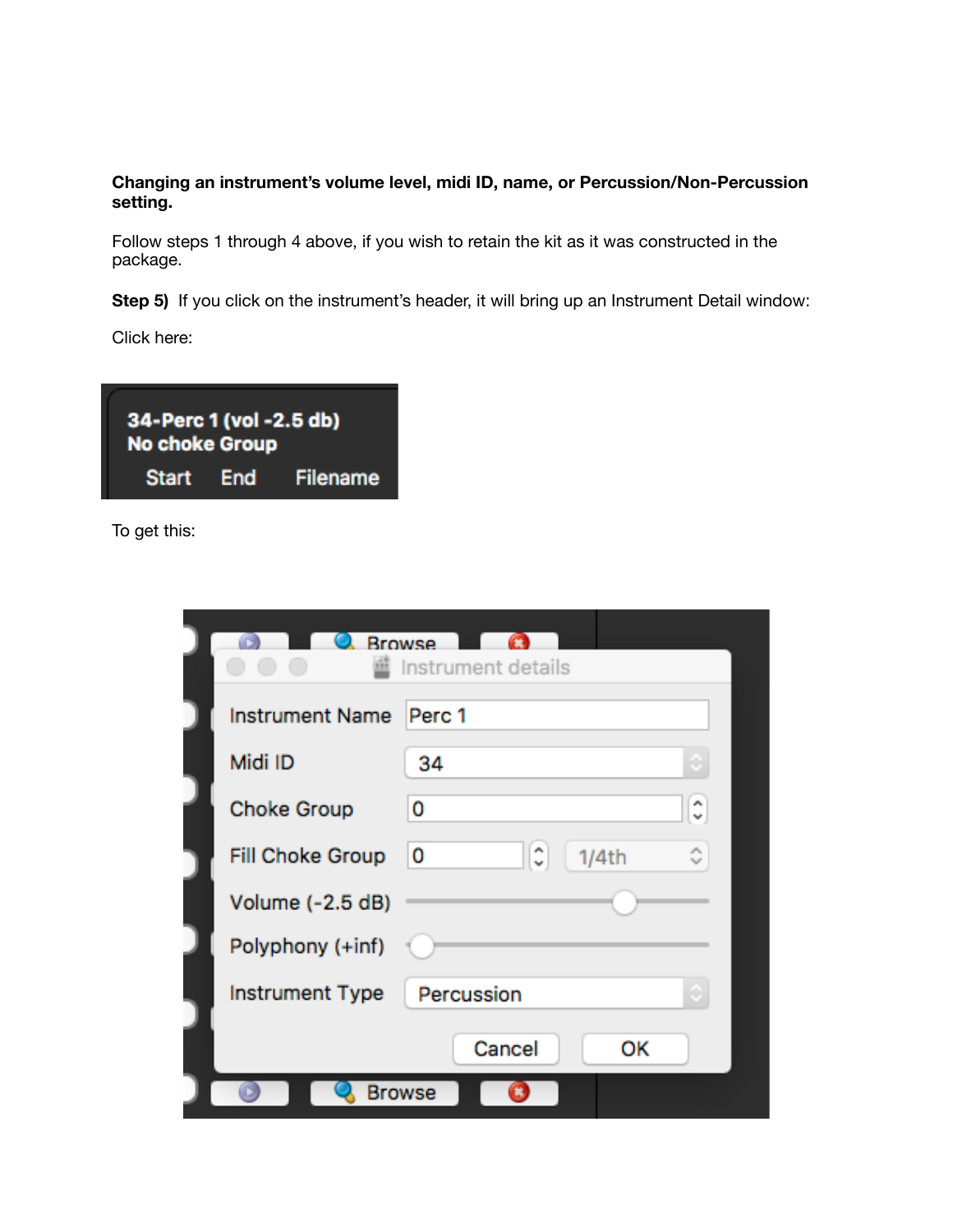From this window, you can rename an instrument, change its MIDI ID, adjust its overall volume up or down, or change its instrument type.

Instrument names in **LBDM 4BB** are generic. Each kit has the same name for its instruments, based on the original drum machine pad names. You might decide you would like to have a more descriptive name. If so, just click on the instrument name in the Instrument Details window and enter the name you would like.

Midi values correspond with the midi map described in the Read Me First document. If you find you want to change a midi value to match a midi file from another source, you can make that change in the Midi ID window.

Volume adjustments may be made up or down in decibel values. The original values have been set to give a balance to the kit, but since tastes are individual, you might find a piece too loud. You can lower the volume here.

Finally, you can set an instrument to non-percussion. This should only be done with an instrument that is to be affected by the length of a note, like basses or keyboards. Drums should be allowed to ring to their end, and should keep the non-percussion setting. There are no non-percussion instruments included in the **LBDM 4B**B, but you are free to add your own. There are several collections of samples available in the Beat Buddy Users' Forum Resources section. You can also get samples from commercial sources. Wav files that work with the Beat Buddy must be 44.1 khz, 16 bit samples.

**Step 6)** At this point, it is recommended that you go to Drumset>Save Drumset, to save your work. It is also a good idea to save the completed drumset to your harddrive, writing over the kit that you edited. Choose Drumset>Save Drumset As. The kit name should be in place. Navigate to folder in which you want to save the kit. If prompted whether to replace an existing file, select REPLACE.

Your edited Drumset now has the new instrument(s), and it ready for use.

## **Adding another instrument to an LBDM 4 BB Drum kit**

Follow steps 1 through 4 above, if you wish to retain the kit as it was constructed in the package.

**Step 5)** The rest of the process is similar to the **Changing an instrument's wav - Swapping one kick drum for another, for example,** above. The difference is that you must determine the midi value, and you must create the velocity sample "slots" for the samples that you are going to use. It's not as complicated as it sounds. First, from Beat Buddy Manager menu bar, select Drumset>Add Instrument. A New blank instrument will appear at the lowest open midi value in the kit. Typically, this will be midi 0, but if you are editing some other kit, like one of STAX kits found on the Beat Buddy Users' Forum, 0, will have already been used, and the first open instrument may be in the 30's or higher. You are looking for this: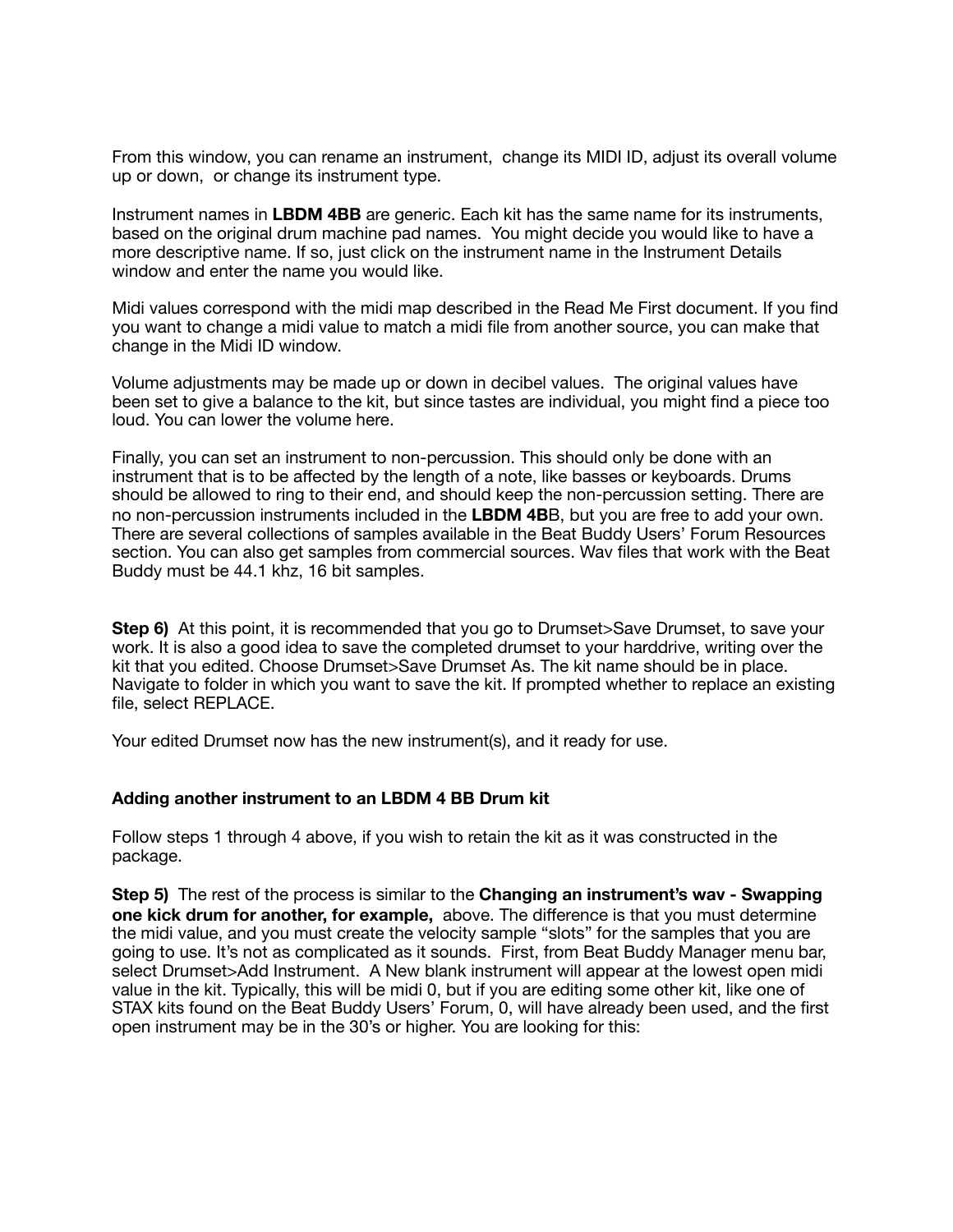

The number before the word instrument, in this case 0, is the current midi midi value of the instrument. That value and other values may be changed using the process described above in **Changing an instrument's volume level, midi ID, name, or Percussion/Non-Percussion setting.** For now, we are going to keep it at 0.

**Step 6)** Determine how many wav file samples you are going to use for the instrument. In the **LBDM 4BB**, we used 12 samples per drum, except for the 231 Random Percussion, where we used 15. Many keyboard and bass kits use only one sample per note. Here, we are going to add a second kick drum, so let's use 12 samples.

Click:



11 times. You'll now have this: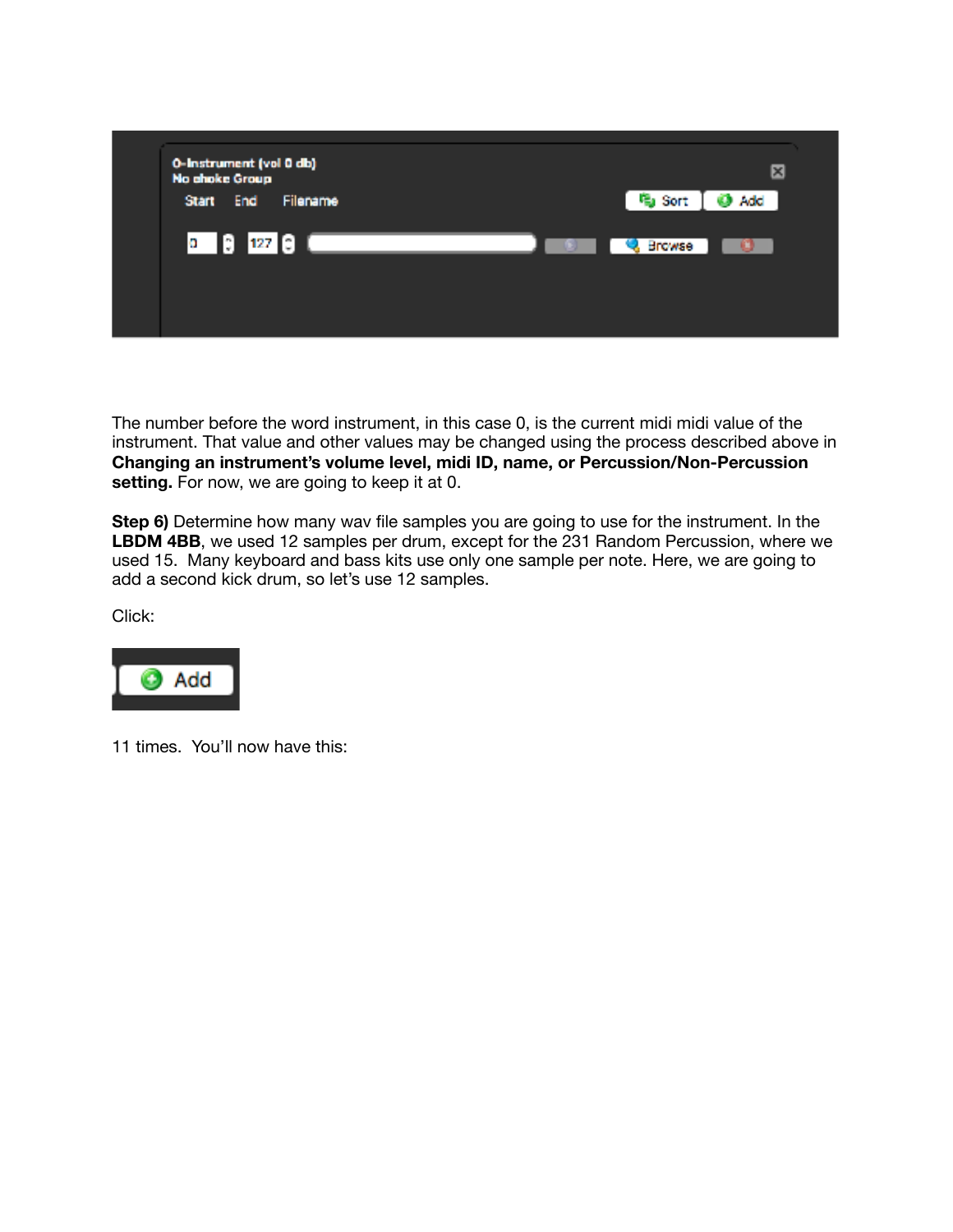

**Step 7) Determine your velocity ranges.** With the **LBDM 4BB** samples, to a large degree, this is already done for you. You have 4 groups of samples, that were normalized at 25%, 50%, 75% and 98%. Normalization is a process of creating a predetermined maximum volume level on a sample or group of samples. Midi spreads its loudness scale across 128 values, for 0 through 127. 0 is the softest; 127 is the loudest. These levels can be thought of in terms of the musical values for loudness, *piano* and *forte***.** *Piano*, meaning soft, and *forte*, meaning loud. Composers have developed a range of these values from soft to loud as:

*ppp, pp, p, mp, mf, f, ff, fff*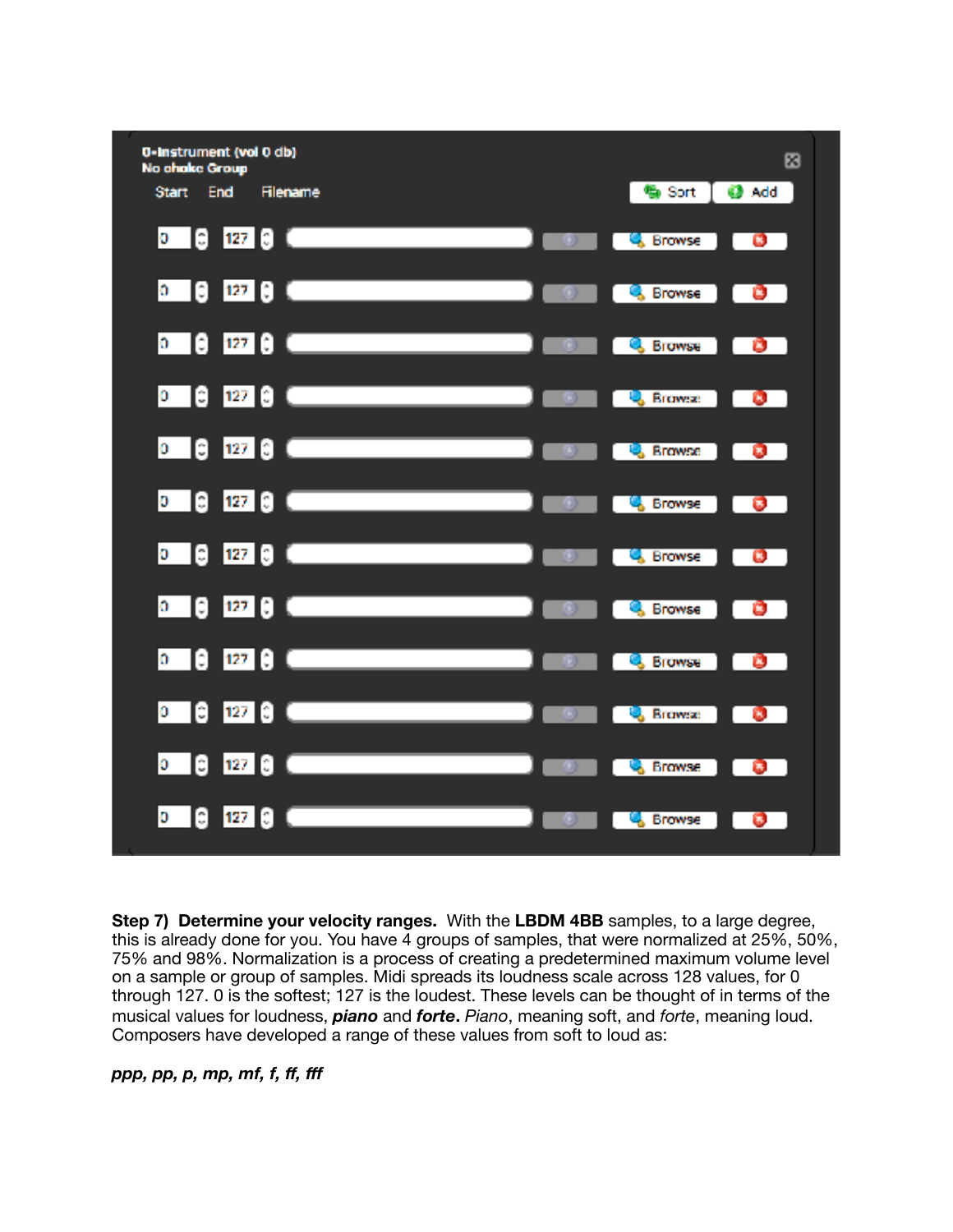You could spread the 128 value midi scale across these 8 levels. That would give you a new range every 16 values, 0-15, 16-31, 32-47, 48-63, 64-79, 80-95, 96-111, 112-127.

If you only have one sample per instrument, the range has to be 0 to 127, since BBM requires that all 128 values be assigned.

In developing the **LBDM 4BB** cutoffs, we looked at midi compositions to see where differences in velocity were used to create perceived volume levels. We decided upon 0-35, 36-65, 66-96 and 97 through 127. There is no hard and fast rule. For our example we are going to use the **LBDM 4BB** samples and its levels.

**Step 8) Enter the velocity level.** In the first 3 rows of boxes under End, enter 35. In the next three rows, under Start and End, enter 36 and 65, respectively. in the following three rows, enter 66 and 96. In the last three rows enter 97 and 127.

Except for the incorrect values in row 1, which should be 0 and 35, your instrument now looks something like this:



If you make a mistake and overlap a value, the instrument will become red, giving you a warning that something needs to be fixed: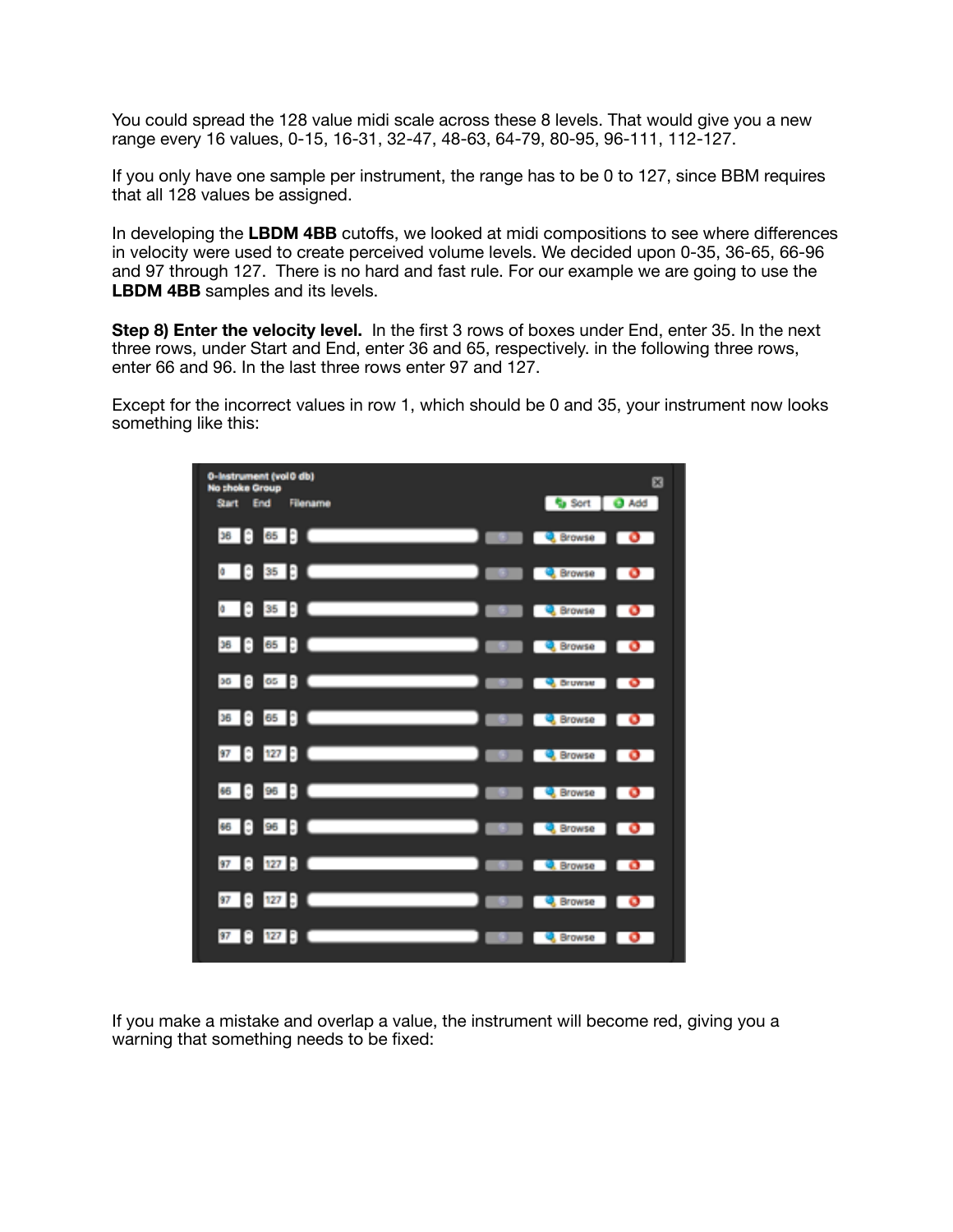

**Step 7) Enter the wavs.** Now, you add the wavs to the instrument.

Click on "Browse" for the first wav in the drum kit piece you want to enter. Navigate to the folder containing the wavs for the drum. Click on a wav file in the samples folder, and then click Open. Do this for each of the three 0-35 slots with the using the three 25% wavs. Then, fill the the three 36-65 slots with the 50% wavs, the three 66-96 slots with the 75% wavs, and, finally the three 97-127 slots with the 98% wavs.

At this point, it is recommended that you go to Drumset>Save Drumset, to save your work.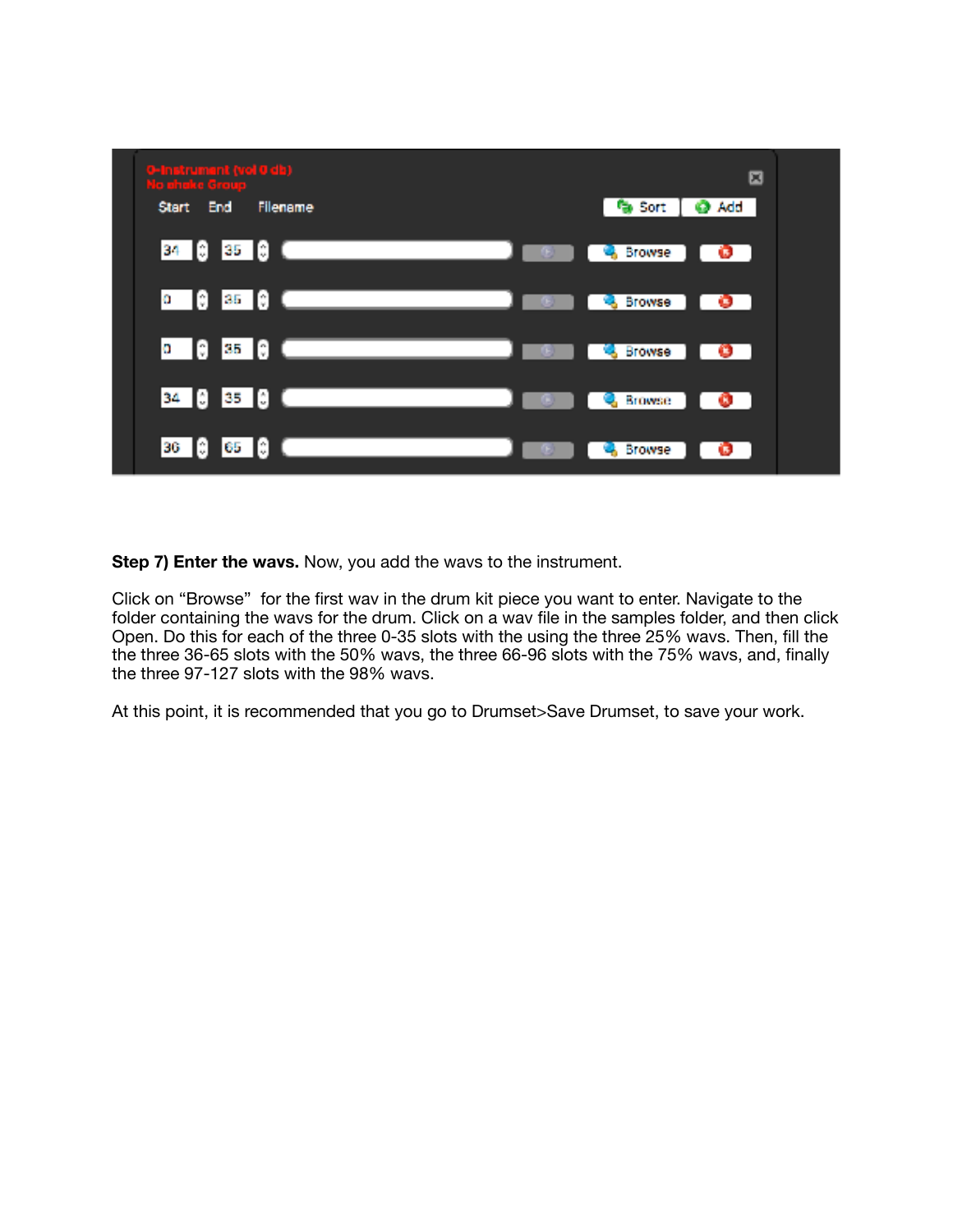Your instrument should now look something like this. We used the kick drum 001 Clean Kick wavs.

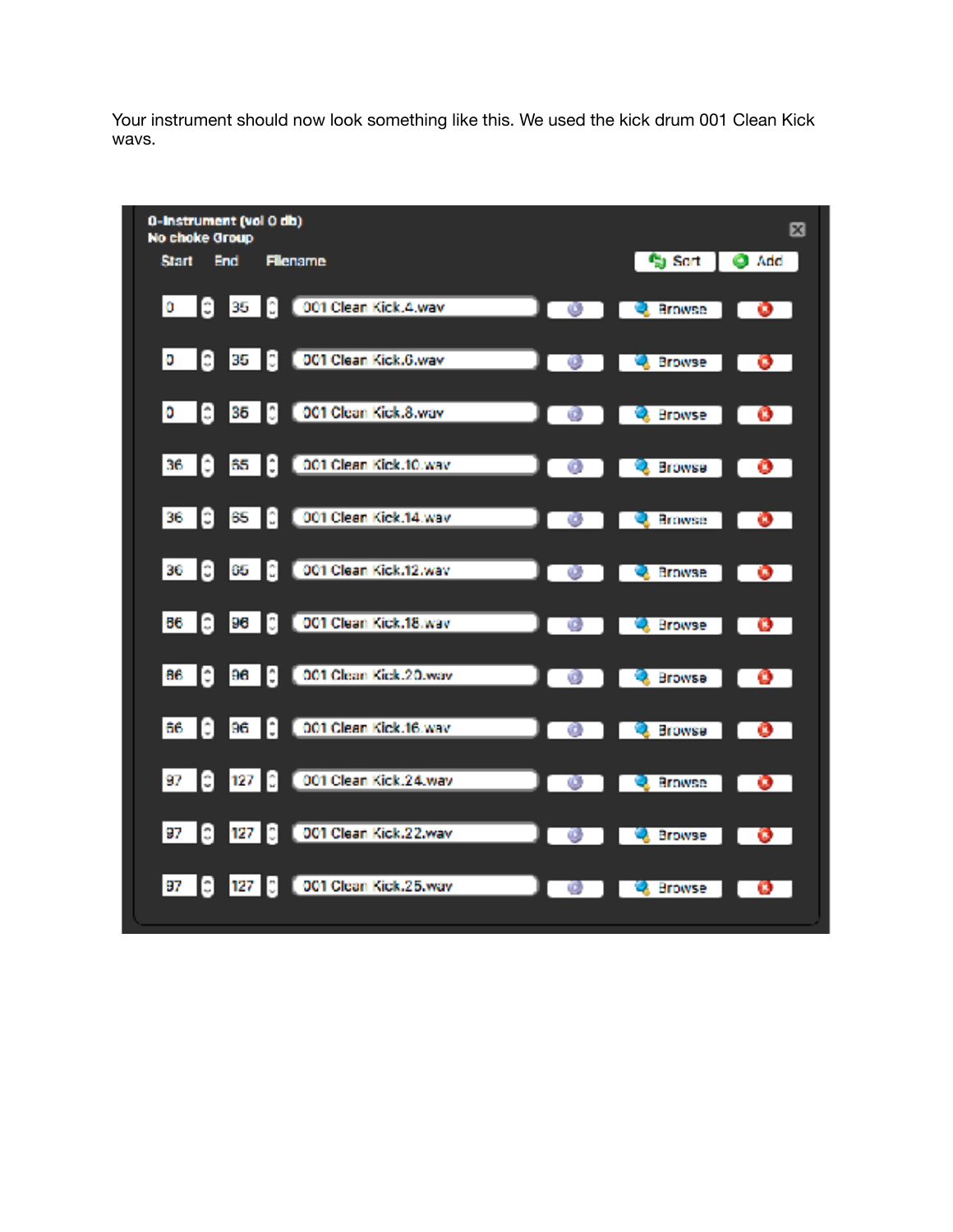**Step 8) Name the instrument, give it a midi value, set the volume level.** 

|                            | Instrument details     |
|----------------------------|------------------------|
| Instrument Name Instrument |                        |
| Midi ID                    | Ω                      |
| Choke Group                | ¢,<br>0                |
| Fill Choke Group           | IC.<br>٥<br>0<br>1/4th |
| Volume (0 dB)              |                        |
| Polyphony (+inf)           |                        |
| Instrument Type            | Percussion             |
|                            | Cancel<br>ОK           |

Click on 0-instrument to bring up the Instrument detail window.

Let's call this Kick Drum 2. We'll set the midi value at 35, since midi composers often use 35 for a kick drum. We'll set the volume at -0.45 to match the other kick drum in the kit. Enter the values and click OK.

| <b>Instrument Name</b> | Kick Drum 2       |   |
|------------------------|-------------------|---|
| Midi ID                | 35                |   |
| Choke Group            | 0                 | ĉ |
| Fill Choke Group       | IC.<br>o<br>1/4th | ō |
| Volume (-0.45 dB)      |                   |   |
| Polyphony (+inf)       |                   |   |
| <b>Instrument Type</b> | Percussion        |   |